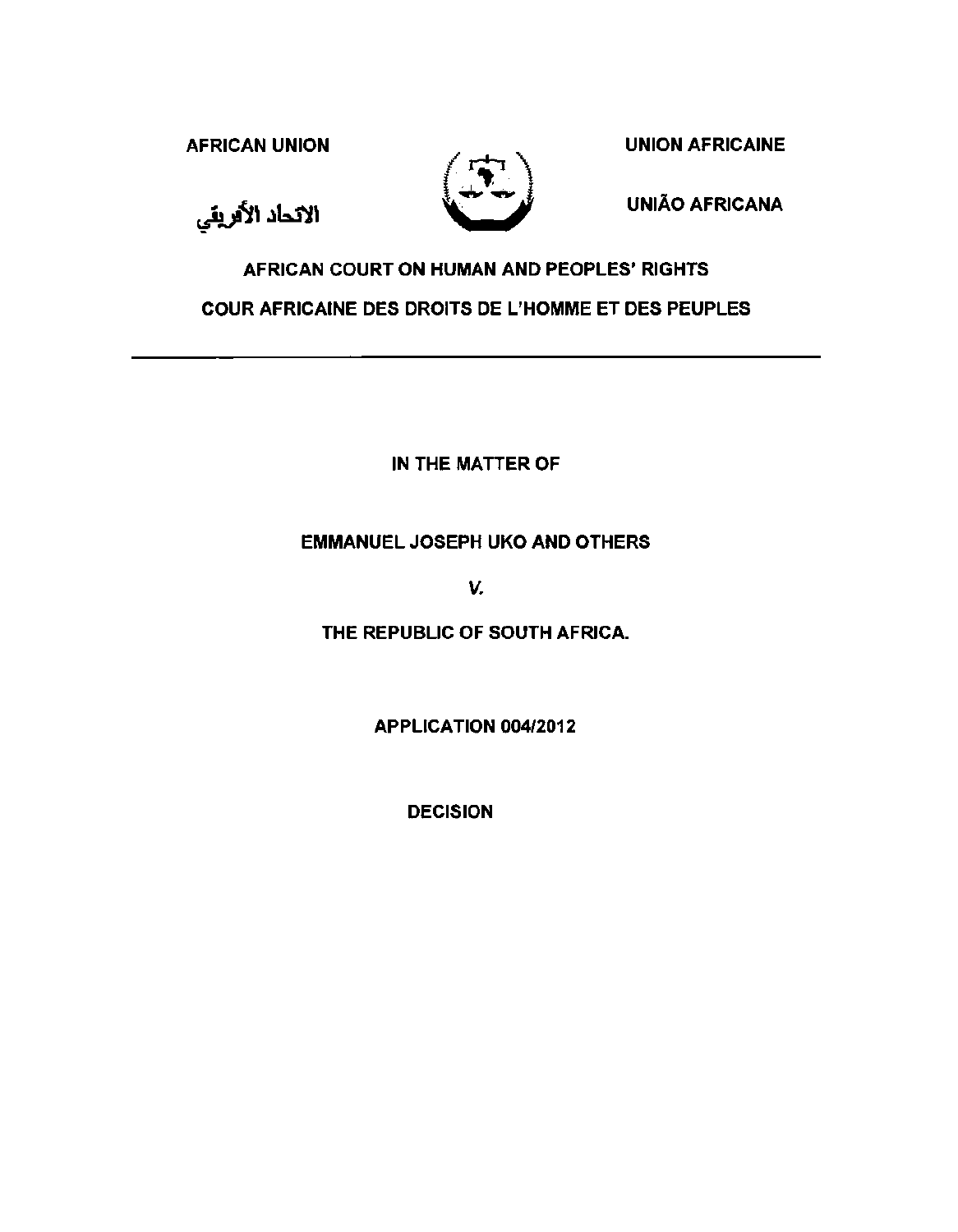The Court composed of: Gerard NIYUNGEKO, President; Sophia A.B. AKUFFO, Vice-President; Modibo T. GUINDO, Fatsah OUGUERGOUZ, Augustine S.L. RAMADHANI, Duncan TAMBALA, Elsie N. THOMPSON and Sylvain ORE- Judges; and Robert ENO- Registrar,

In the matter of:

### EMMANUEL JOSEPH UKO AND OTHERS

*v.* 

### THE REPUBLIC OF SOUTH AFRICA.

After deliberations,

makes the following decision:

- 1. By Application dated 20 February 2012, Mr. Emmanuel Joseph Uko, a national of the Federal Republic of Nigeria, seized the Court, on his behalf and on behalf of his family members resident in South Africa, with a petition against the Republic of South Africa, for violations of articles 2 , 3 , 4 , 5, 6, 7, 10, 11, 18 and 19 of the African Charter on Human and Peoples' Rights, as well as the provisions of the African Charter on the Rights and Welfare of the Child, and Articles 7, 10, 12, 13, 14, 17, 19, 23, 24 and 26 of the International Covenant on Civil and Political Rights.
- 2. In accordance with the Protocol to the African Charter on Human and Peoples" Rights on the establishment of an African Court on Human and Peoples' Rights (hereafter referred to as the Protocol) and Rule 8 (2) of the Rules of Court (hereafter referred to as the Rules), Judge Bernard M. Ngoepe, member of the Court, of South Africa nationality,<br>**recused himself.**  $\sqrt{6a}$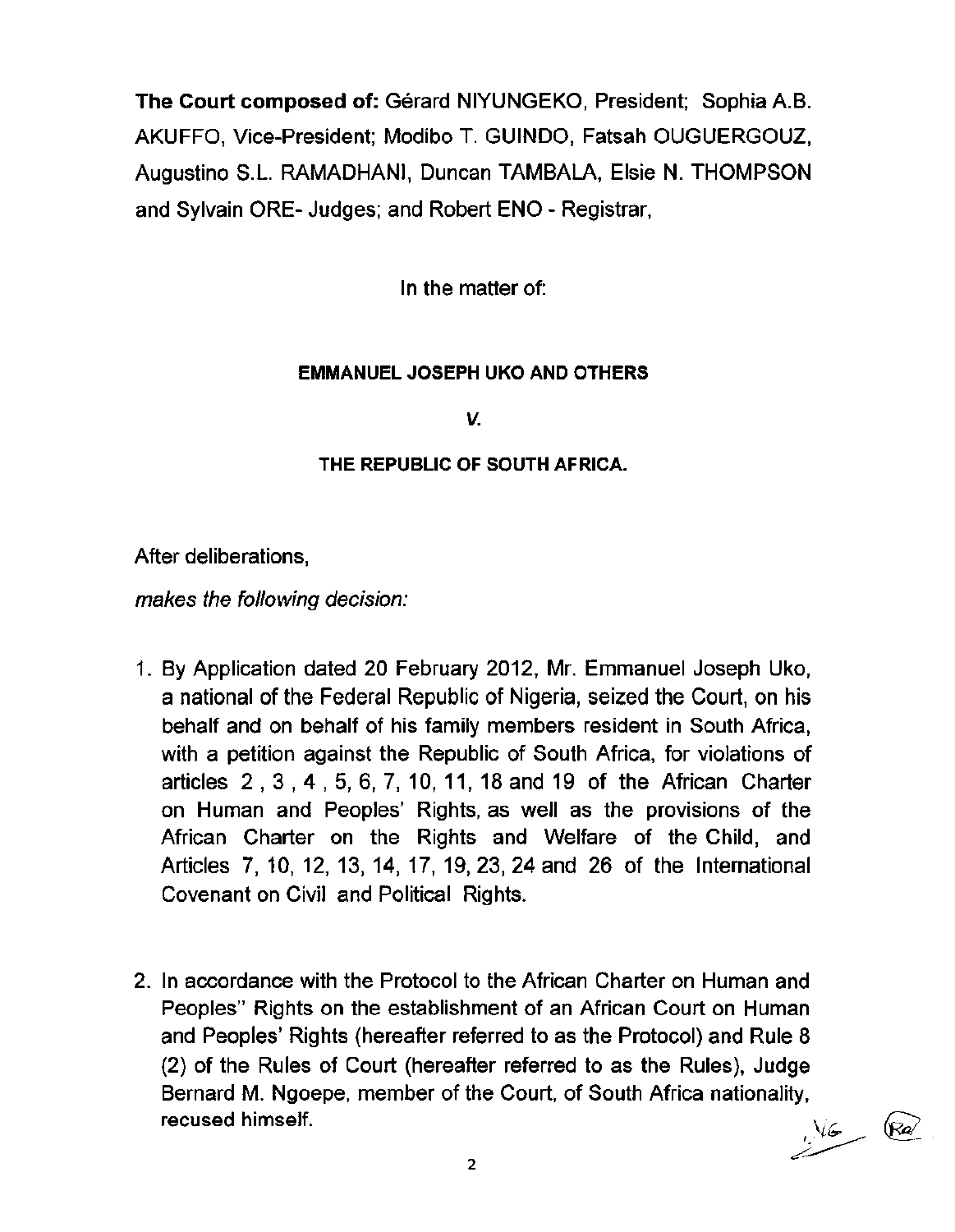- 3. Pursuant to the provisions of Rule 34 (1) of the Rules of Court, the Registrar, by letter dated 28 February 2012, acknowledged receipt of the application.
- 4. In the same letter, the Registrar further sought clarification from the Applicant on the status of his communication lodged before the African Commission on Human and Peoples' Rights (the Commission), since Rule 29 (6) of the Rules of Court provides that: "For the purpose of examining an application brought before it, relating to issues in a communication before the Commission, the Court shall ascertain that the said communication has been formally withdrawn".
- 5. By letter dated 8 March, 2012, the Registrar informed the Applicant that pending clarification from him on the status of his communication before the Commission, the Registry has proceeded to register his application.
- 6. As at the time of this decision, the Applicant had not responded to the Registrar's letter of 28 February, 2012.
- 7. Be that as it may, the Court first observes that in terms of Article 5(3) of the Protocol, "it may entitle relevant Non-Governmental organizations (NGOs) with observer status before the Commission, and individuals to institute cases directly before it, in accordance with article 34 (6) of this Protocol".
- 8. The Court further notes that Article 34(6) of the Protocol provides that "At the time of the ratification of this Protocol or any time thereafter, the State shall make a declaration accepting the competence of the Court to receive cases under article 5 (3) of this Protocol. The Court shall not receive any petition under article 5 (3) involving a State Party which has not made such a declaration".
- 9. By letter dated 30 March 2012, the Registrar inquired from the Legal Counsel of the African Union Commission if the Republic of South

 $3$  flex  $\sqrt{6}$  (Ree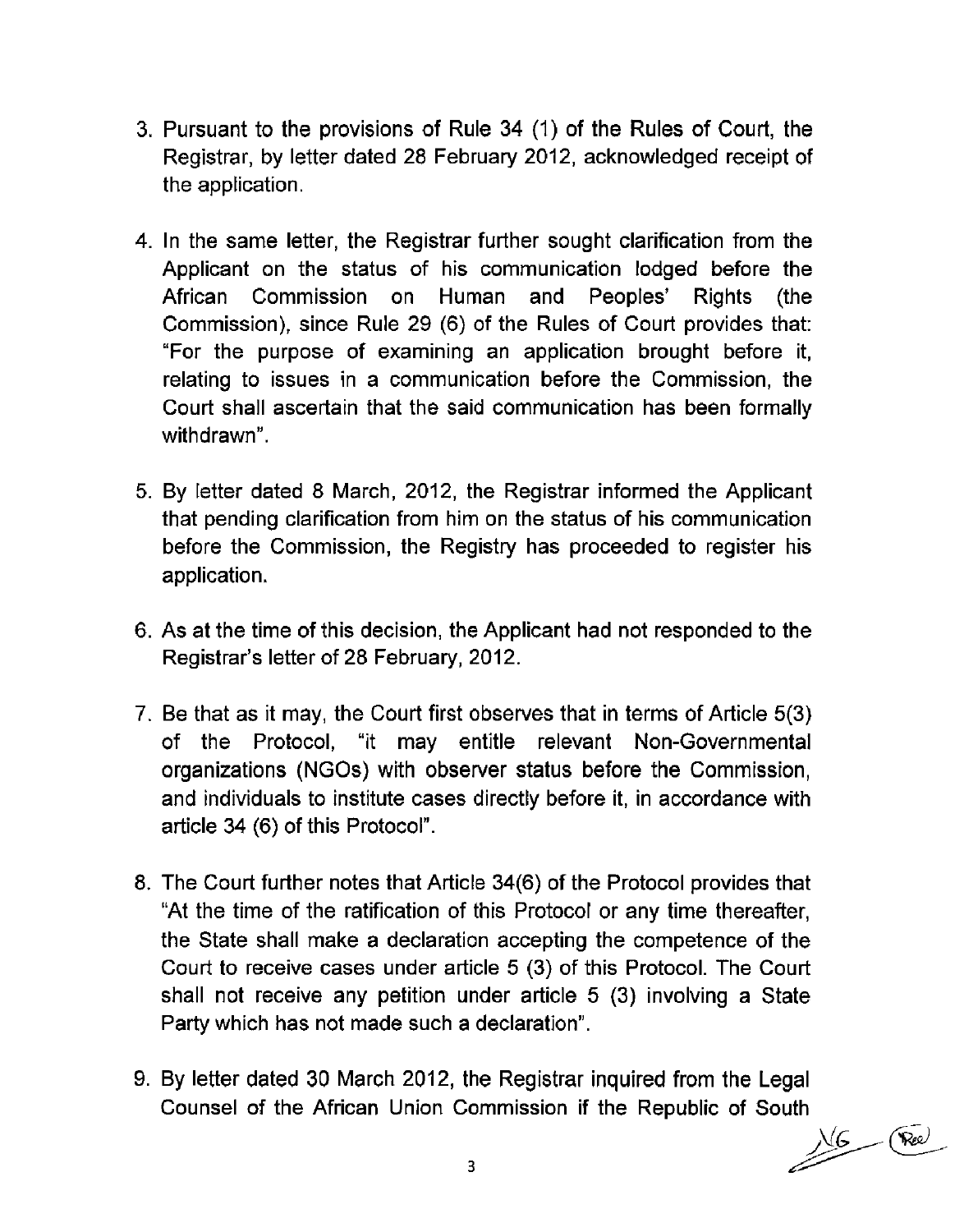Africa has made the Declaration required under Article 34 (6) of the Protocol establishing the Court.

- 10. By email dated 12 April, 2012, the Legal Counsel of the African Union Commission informed the Registrar that the Republic of South Africa has not made the declaration.
- 11. The Court observes that the Republic of South Africa has not made the Declaration under Article 34 (6) of the Protocol.
- 12. In view of Articles 5 (3) and 34 (6) of the Protocol, it is evident that the Court manifestly lacks jurisdiction to receive the Application submitted by Emmanuel Joseph Uko and Others, against the Republic of South Africa.
- 13. For these reasons,

THE COURT,

Unanimously:

Decides that pursuant to Articles 5 (3) and 34 (6) of the Protocol, it manifestly lacks jurisdiction to receive the Application submitted by Emmanuel Joseph Uko and Others, against the Republic of South Africa, and the Application is accordingly struck out from the general list of the Court.

Done at Arusha, the thirtieth day of March, Two Thousand and Twelve, in English and French, the English text being authoritative.

Signed:



In conformity with Article 28 (7) of the Protocol and Rule 60 (5) of the Rules of Court, Judge Fatsah OUGUERGOUZ appended a separate opinion to the present decision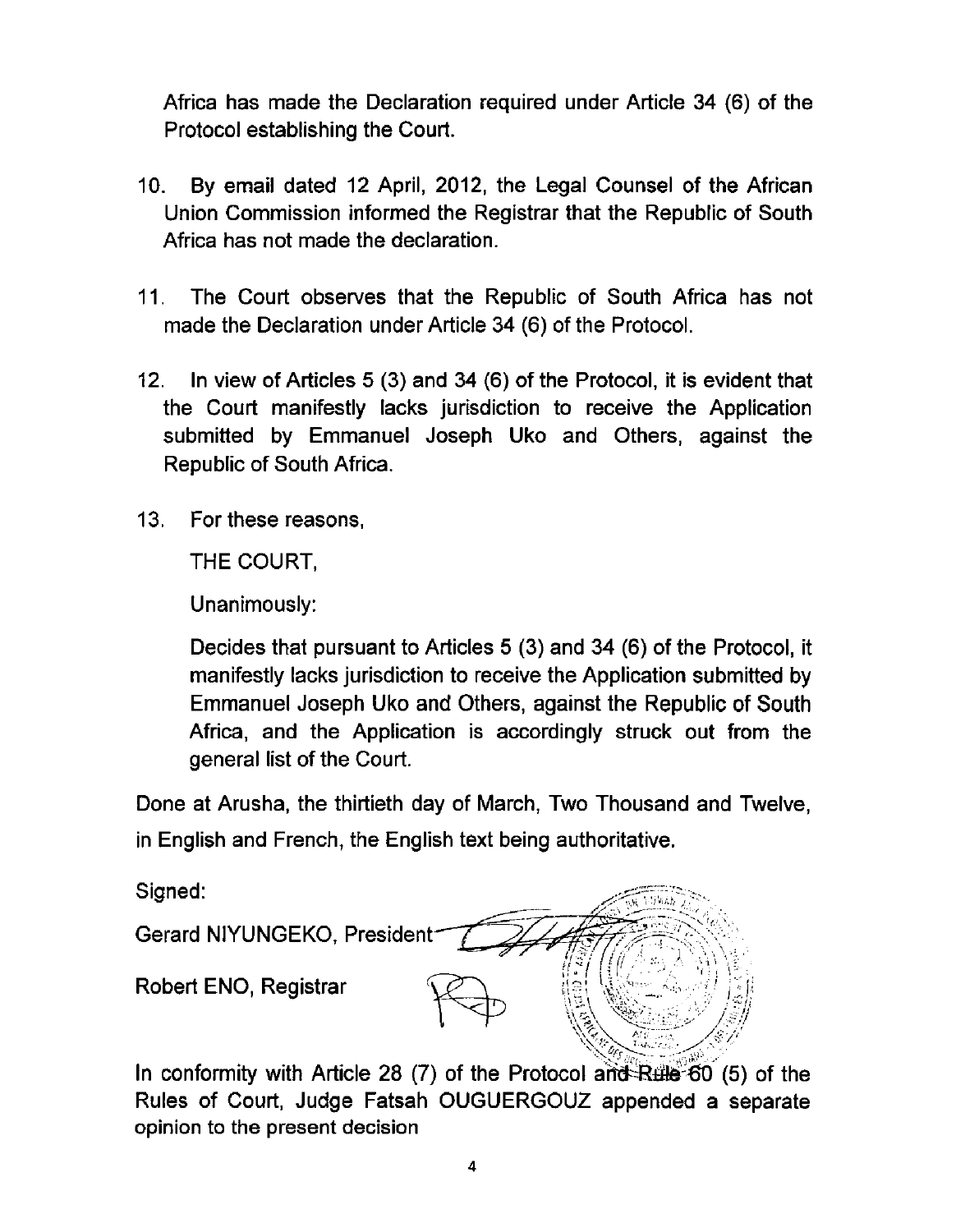الاتحاد الأفريقي



AFRICAN UNION AFRICAINE

UNIAO AFRICANA

## **AFRICAN COURT ON HUMAN AND PEOPLES' RIGHTS**

## **COUR AFRICAINE DES DROITS DE L'HOMME ET DES PEUPLES**

## IN THE MATTER

## EMMANUEL JOSEPH UKO AND OTHERS

V.

# REPUBLIC OF SOUTH AFRICA

(Application  $N^{\circ}$  004/2012)

## **SEPARATE OPINION OF JUDGE FATSAH OUGUERGOUZ**

- 1. I am of the opinion that the application filed by Mr Emmanuel Joseph Uko and others against the Republic of South Africa must be rejected. However, the lack of jurisdiction ratione personae of the Court being manifest, the application should not have been dealt with by a decision of the Court; rather, it should have been rejected de plano by a simple letter of the Registrar (see my reasoning on this matter in my separate opinions appended to the decisions in the cases of Michelot Yogogombaye v. Republic of Senegal, Effoua Mbozo Samuel v. Pan African Parliament, National Convention of Teachers'Trade Union (CONASYSEO) v. Republic of Gabon, Delta International Investments S.A. & Mr and Mrs AGL de Lang v. Republic of South Africa, as well as my dissenting opinion appended to the decision rendered in the matter Ekollo Moundi Alexandre v. Republic of Cameroon and Federal Republic of Nigeria.
- 2. Indeed, I am not in favour of the judicial consideration of an application filed against a State Party to the Protocol which has not made the declaration accepting the compulsory jurisdiction of the Court to receive applications from individuals and non-governmental organizations, or against any African State which is not party to the Protocol or which is not a member of the African Union, as was the case in several applications already dealt with by the Court.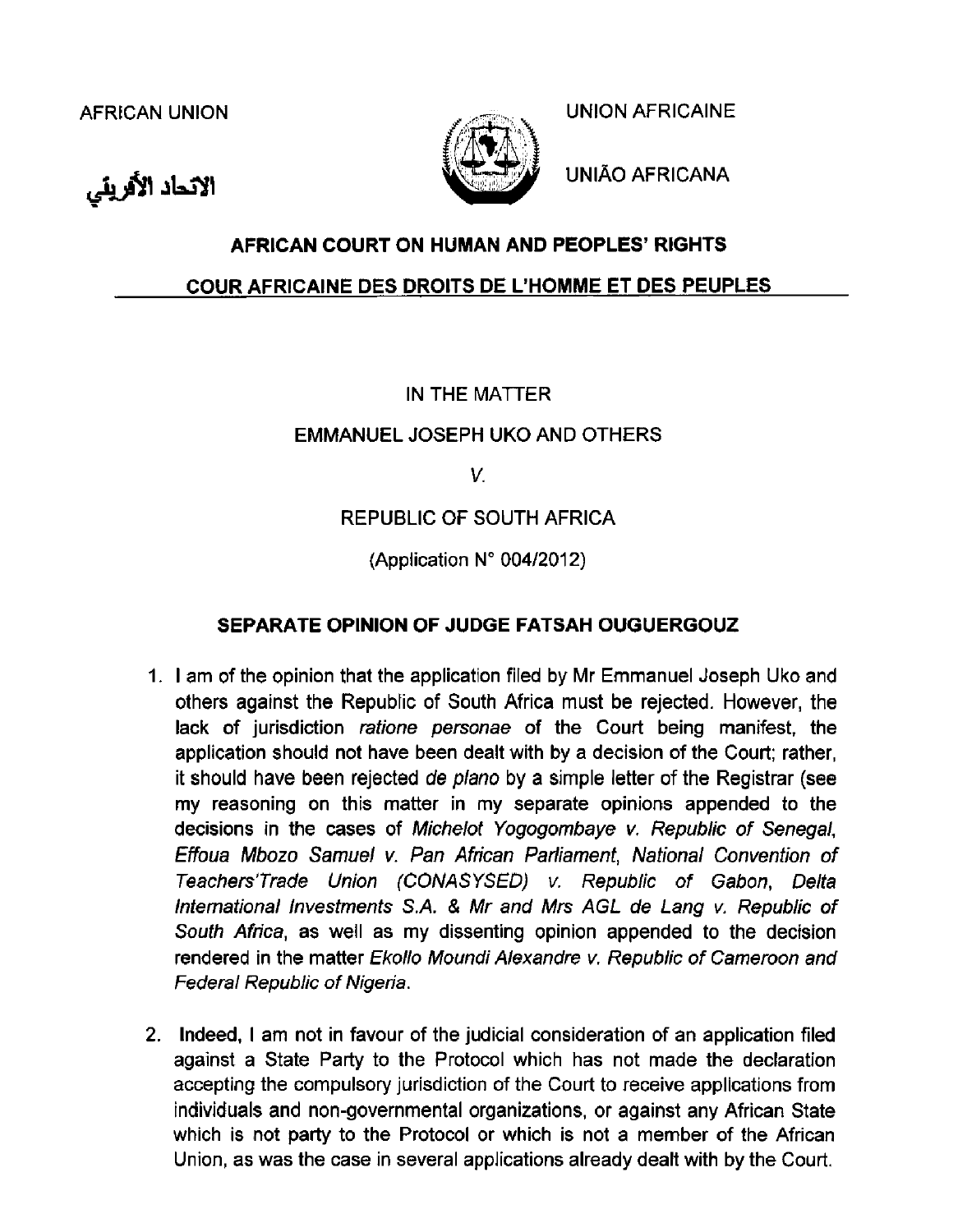3. By proceeding with the judicial consideration of the present application lodged against the Republic of South Africa, the Court failed to take into account the interpretation, in my view correct, which it initially gave of Article 34(6) of the Protocol in paragraph 39 of its very first judgment in the case concerning Michelot Yogogombaye v. Republic of Senegal. In that judgment, the Court indeed stated what follows:

"the second sentence of Article 34 (6) of the Protocol provides that [the Court] "shall not receive any petition under article 5 (3) involving a State Party which has not made such a declaration" (emphasis added). The word "receive" should not however be understood in its literal meaning as referring to "physically receiving" nor in its technical sense as referring to "admissibility". It should instead be interpreted in light of the letter and spirit of Article 34 (6) taken in its entirety and, in particular, in relation to the expression "declaration accepting the competence of the Court to receive applications [emanating from individuals or NGOs]" contained in the first sentence of this provision. It is evident from this reading that the objective of the aforementioned Article 34 (6) is to prescribe the conditions under which the Court could hear such cases; that is to say, the requirement that a special declaration should be deposited by the concerned State Party, and to set forth the consequences of the absence of such a deposit by the State concerned".

- 4. It is evident that by giving a judicial treatment to an application and delivering a decision on the said application, the Court actually "received" the application in the sense that it interpreted the verb "receive" in the abovementioned paragraph 39, that is that the Court has actually examined<sup>1</sup> the application even though it concluded that it does not have jurisdiction to entertain it; however, according to its interpretation of Article 34 (6), the Court should not examine an application if the State Party concerned has not made the optional declaration.
- 5. It should further be observed that the Court gave a judicial consideration to the application filed by Mr. Emmanuel Joseph Uko and others without transmitting it to South Africa, nor even informing this State that an application had been lodged against it. The adoption by the Court of a judicial decision under such circumstances amounts to a violation of the adversarial principle

<sup>&</sup>lt;sup>1</sup> The French text of the last sentence of paragraph 39 of the Yogogombaye Judgment, which is the authoritative one, refers to the examination of the applications («pour que Ia Cour puisse connaitre de telles requetes») and not to the «hearing of the cases» as it is mentioned in the English text («conditions under which the Court could hear such cases»).